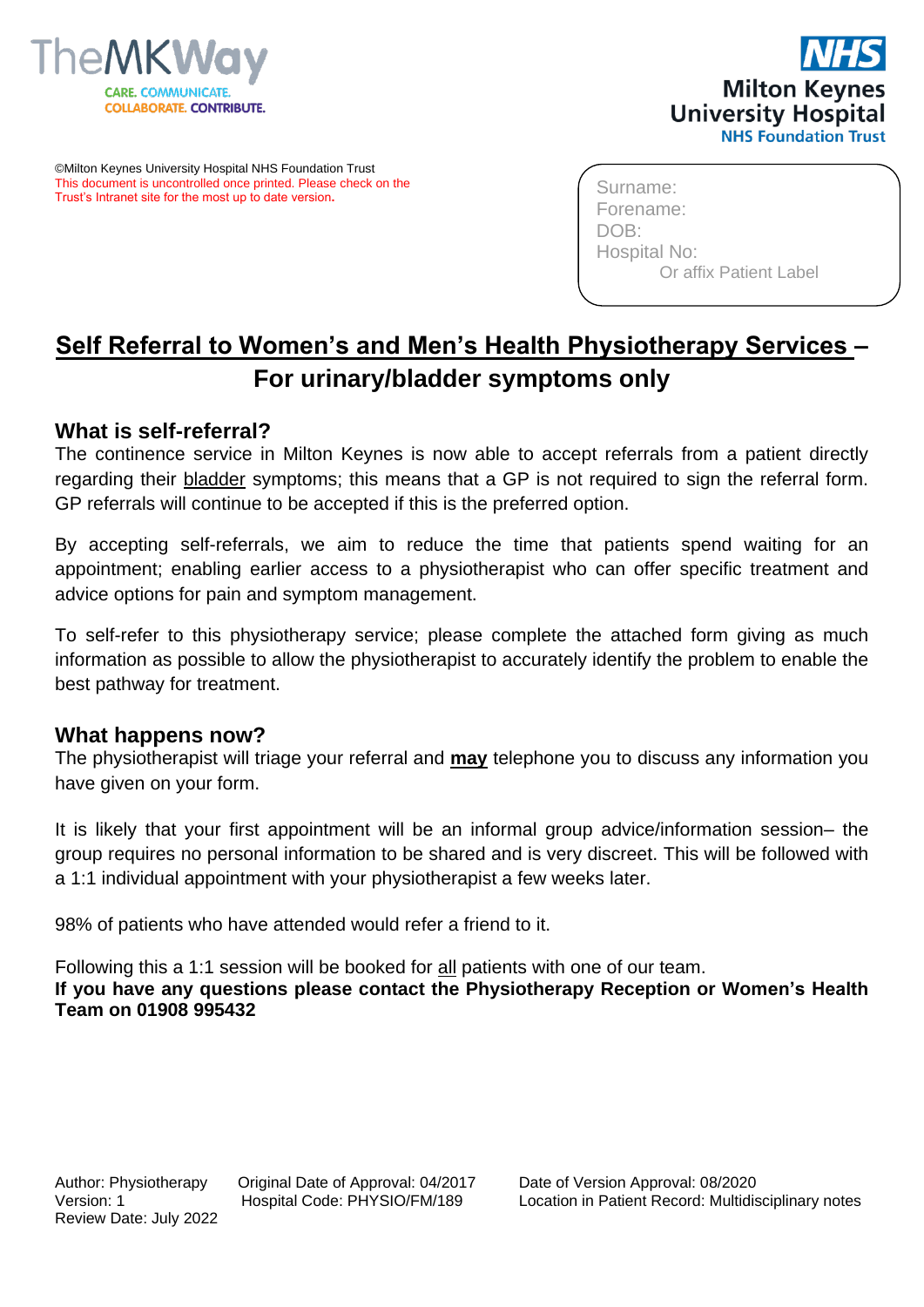



Or affix Patient Label

©Milton Keynes University Hospital NHS Foundation Trust This document is uncontrolled once printed. Please check on the Trust's Intranet site for the most up to date version**.**

Please complete this form as fully as possible.

Name:

Address:

Contact telephone number:

Date of Birth: Hospital No: (if Known)

Surname: Forename: DOB:

Hospital No:

**1. Give a brief description of your URINARY/BLADDER symptoms. How they started and how it affects you: ……………………………………………………………………………………………………………… ……………………………………………………………………………………………………………… ……………………………………………………………………………………………………………… ……………………………………………………………………………………………………………… ……………………………………………………………………………………………………………… 2. How long have you had these bladder symptoms:** Days □ Weeks □ Months □ Years □ **3. Are the bladder symptoms:** New □ Flare up of old condition □ Ongoing □ Please give more details: **....................................................................................................................................................... ....................................................................................................................................................... .................................................................................................................................................... 4. What makes your bladder symptoms worse (e.g. activities, sports, positions) ……………………………………………………………………………………………………………… ……………………………………………………………………………………………………………… ……………………………………………………………..……………………………………………….. ……………………………………………………………………………………………………………… 5. What makes your bladder symptoms better (e.g. medication, exercise) ….................................................................................................................................................... ....................................................................................................................................................... ....................................................................................................................................................**

Review Date: July 2022

Author: Physiotherapy Original Date of Approval: 04/2017 Date of Version Approval: 08/2020 Version: 1 Hospital Code: PHYSIO/FM/189 Location in Patient Record: Multidisciplinary notes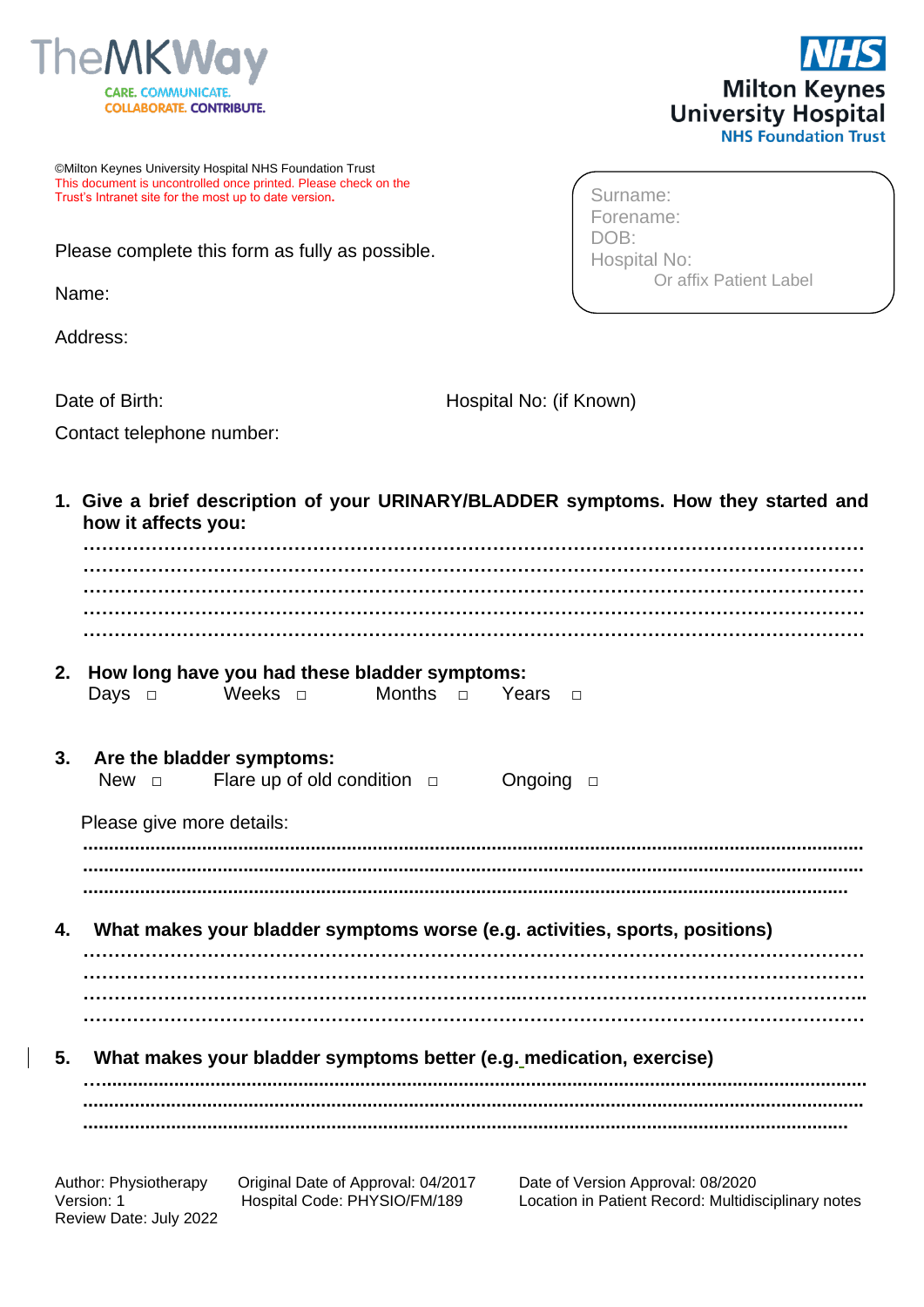



©Milton Keynes University Hospital NHS Foundation Trust This document is uncontrolled once printed. Please check on the Trust's Intranet site for the most up to date version**.**

| 6. Are your bladder symptoms: |  |                      |  |  |  |
|-------------------------------|--|----------------------|--|--|--|
| Getting better $\Box$         |  | Getting worse $\Box$ |  |  |  |

Staying the same □

Surname: Forename: DOB: Hospital No: Or affix Patient Label

| 7. Have you had any investigations for these symptoms? |  |  |  |  |
|--------------------------------------------------------|--|--|--|--|
| Bladder scan a Urodynamics a Flow Rates a              |  |  |  |  |
| MSU/Urine screen a Other n                             |  |  |  |  |
|                                                        |  |  |  |  |
|                                                        |  |  |  |  |
|                                                        |  |  |  |  |
|                                                        |  |  |  |  |

**……………………………………………………………………………………………………………… ……………………………………………………………………………………………………………… ………………………………………………………………………………………………………………**

**8. Have you had previous treatment for these bladder symptoms? (e.g. medication, consultant review, surgery, physiotherapy)** Yes  $\Box$  No  $\Box$ 

If Yes, please give details including results:

**…………………….……………………………………………………………..………………………… ……………………………………………………………………………………………………………… ……………………………………………………………………………………………………………… ……………………………………………………………………………………………………………… ……………………………………………………………………………………………………………… ………………………………………………………………………………………………………………**

**9. How is your general health?**

Well □ Unwell □

Please tick if you have any of the following conditions: Heart **Epilepsy** Accidents BP – high/low **Osteoporosis** Respiratory/Asthma Diabetes Weight loss Rheumatoid Arthritis Surgery Chemotherapy/Radiotherapy

Review Date: July 2022